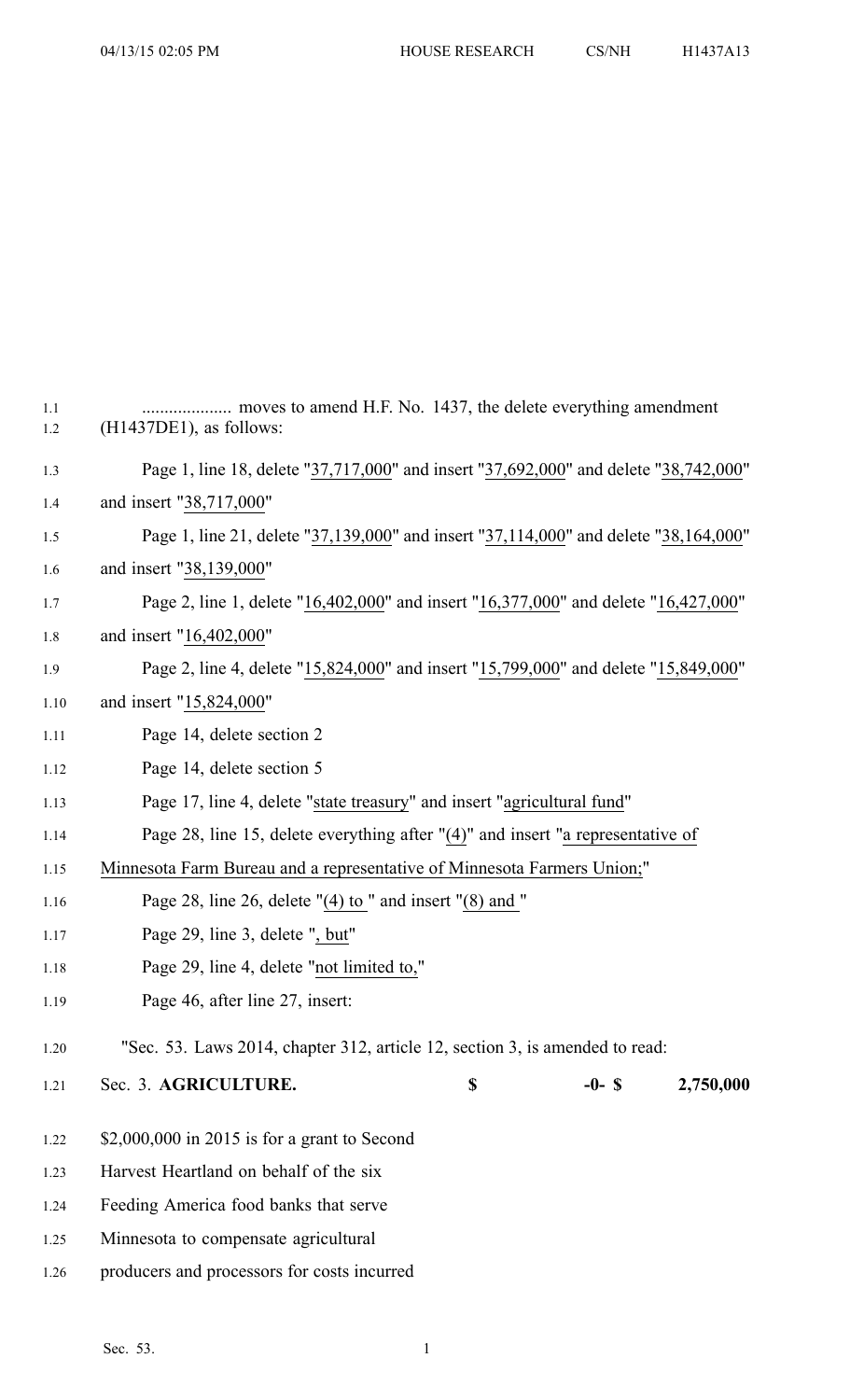| 2.1  | to harvest and package for transfer surplus  |
|------|----------------------------------------------|
| 2.2  | fruits, vegetables, or other agricultural    |
| 2.3  | commodities that would otherwise go          |
| 2.4  | unharvested or, be discarded, or be sold in  |
| 2.5  | a secondary market. Surplus commodities      |
| 2.6  | must be distributed statewide to food        |
| 2.7  | shelves and other charitable organizations   |
| 2.8  | that are eligible to receive food from the   |
| 2.9  | food banks. Surplus food acquired under      |
| 2.10 | this appropriation must be from Minnesota    |
| 2.11 | producers and processors. Second Harvest     |
| 2.12 | Heartland must report when required by, and  |
| 2.13 | in the form prescribed by, the commissioner. |
| 2.14 | For fiscal year 2015, Second Harvest         |
| 2.15 | Heartland may use up to 11 percent of any    |
| 2.16 | grant received for administrative expenses   |
| 2.17 | and up to four percent of the grant for      |
| 2.18 | transportation expenses. For fiseal years    |
| 2.19 | 2016 and 2017, Second Harvest Heartland      |
| 2.20 | may use up to five percent of any grant      |
| 2.21 | received for administrative expenses. This   |
| 2.22 | is a onetime appropriation and is available  |
| 2.23 | until June 30, 2017.                         |
| 2.24 | The commissioner shall examine how other     |
| 2.25 | states are implementing the industrial hemp  |
| 2.26 | research authority provided in Public Law    |
| 2.27 | 113-79 and gauge the interest of Minnesota   |
| 2.28 | higher education institutions. No later      |
| 2.29 | than January 15, 2015, the commissioner      |

- 2.30 must repor<sup>t</sup> the information and items for
- 2.31 legislative consideration to the legislative
- 2.32 committees with jurisdiction over agriculture
- 2.33 policy and finance.
- 2.34 \$350,000 in 2015 is for an increase in retail
- 2.35 food handler inspections.